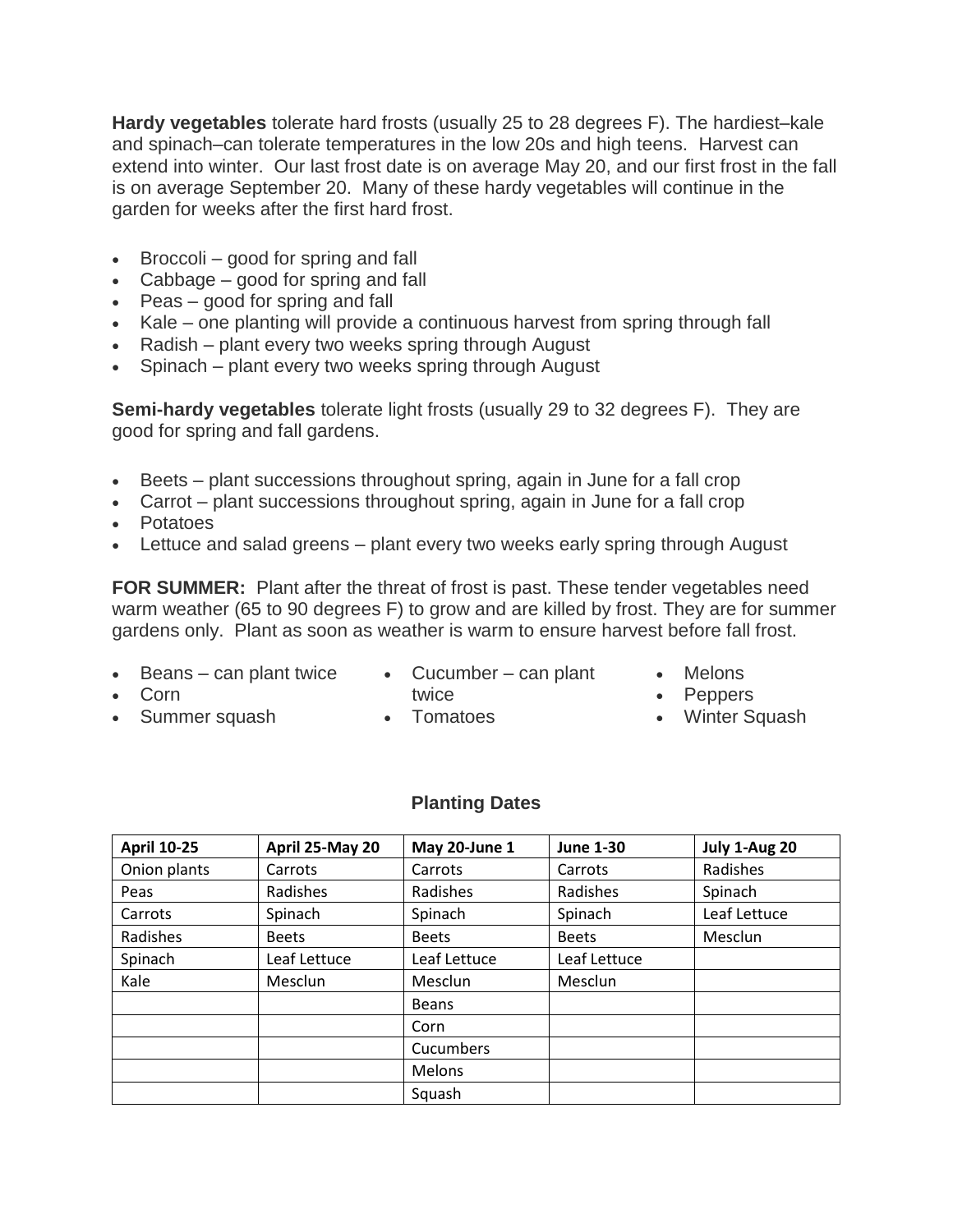# **Crop Rotation**

Crop rotation is a strategy that can help keep your garden healthy and increase your overall production significantly by preventing some common problems attributable to planting the same crop in the same place year after year such as depletion of specific soil nutrients and increases in pest and disease pressure.

It involves changing where in your garden you grow different types or families of crops.

## **Examples of Different Plant Families in the Garden**:

- Solanaceous Crops: tomatoes, eggplant, peppers, potatoes
- Legumes: beans and peas and legume cover crops such as vetch and clover
- Cucurbits: cucumber, squash, melons, pumpkins
- Brassicas: cabbage, cauliflower, broccoli, kale, turnips, radish, mustard, collards
- Carrot Family: carrots, parsnips, celery, dill, cilantro, parsley, caraway, fennel
- Asters: sunflowers, lettuce, endive, radicchio, Jerusalem artichoke, artichoke
- Alliums: asparagus, onions, leeks, chives, garlic, shallots

#### **To reduce the pressure from pests and diseases**

• Members of different plant families often share pests and diseases which will thrive if the same plants are in the same space year after year. These garden menaces will build up on a given site over time if you do not rotate your crops. Moving your plant families from place to place in the garden helps break up the life cycles of harmful organisms.

## **To maintain adequate fertility**

• Specific crops often use some nutrients more than other, so if you plant the same crop in the same place, the soil on that site can quickly be depleted of specific nutrients.

• Some crops are heavy feeders, meaning they require high levels of fertility while other crops need less fertility to thrive. Growing heavy feeders in the same place from year to year will deplete soil fertility and quickly impact the health of your plants.

## **Crop Rotation Planning**

The most effective way to plan crop rotations is to plan three or more years ahead. This sounds like a lot, but when you consider it in terms of how many planting successions take place in that period, it starts to make sense. The best practice is have a crop family in a bed for one succession, and then keep that bed free of that family for two years to break up pest and disease life cycles.

#### **Consider:**

-The space requirements for each crop you will grow

- -The family of the crop you are growing
- -Your crop's fertility needs

-How and when you will incorporate soil building practices like cover crops into your rotation